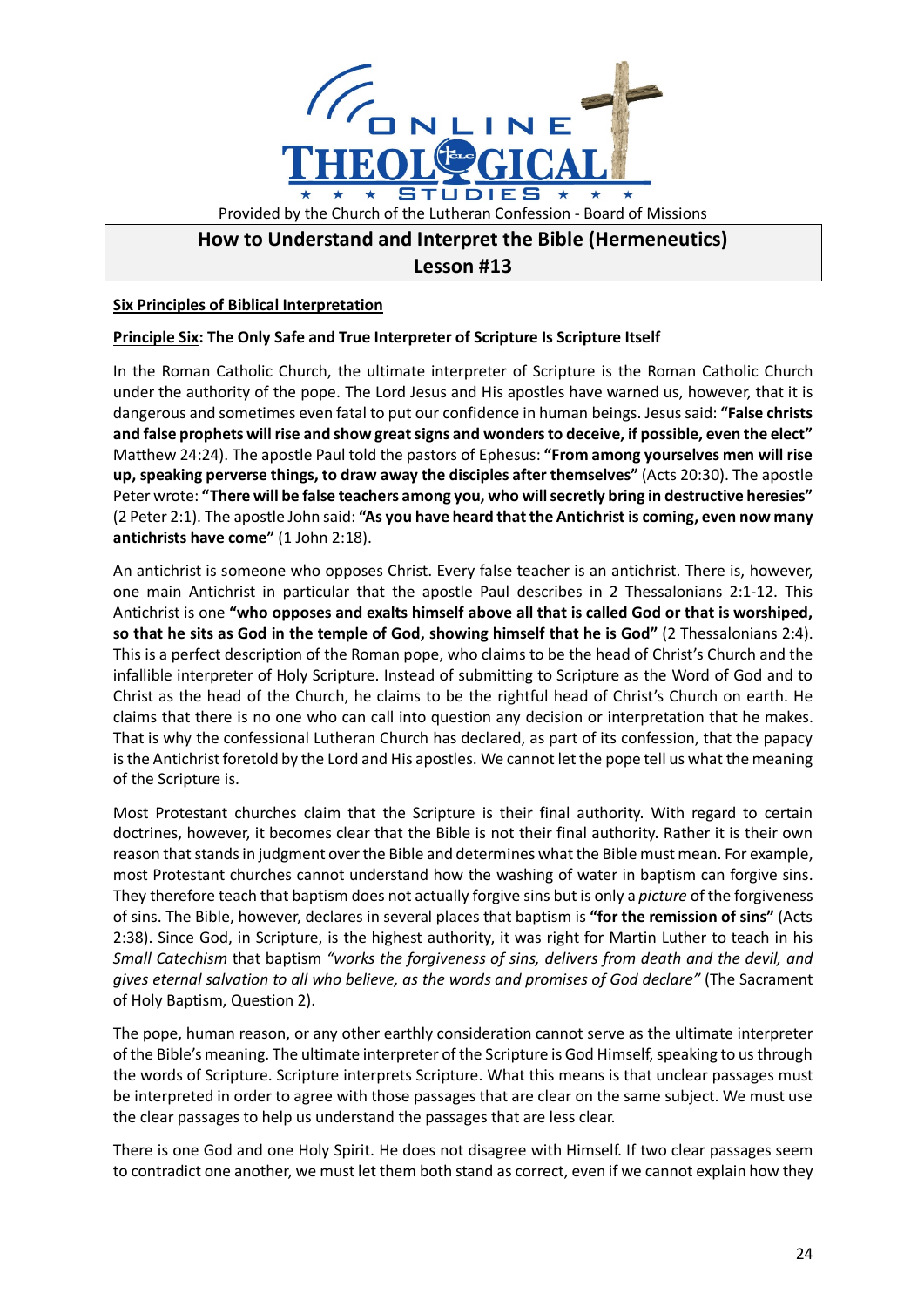can both be true. God is always right, whether we can figure Him out or not. This is what all teachers in Christ's Church must remember. **"If anyone speaks, let him speak as the oracles of God"** (1 Peter 4:11). **"He who has My word, let him speak My word faithfully"** (Jeremiah 23:28).

There are Bible teachers today who say that the Old Testament and the New Testament contradict each other. Some claim that Paul disagrees with James, that John disagrees with Peter, or that one of the four Gospels contradicts the other Gospels. Since we believe that the Holy Spirit is the One who gave the words to all the Bible's writers, we cannot accept the point of view that there are contradictions and differences between the various human authors of Scripture. These *apparent* contradictions usually have an easy explanation when we study them more carefully. If we cannot understand or explain some differences, we must let God's Word stand as it is, because God is wiser than we are.

Apparent differences can usually be explained by the fact that the circumstances under which the passages were written are different from one to the other. The way of salvation in the Old Testament is the same as the way of salvation in the New Testament, but in the Old Testament God's people were living under a code of laws that no longer apply to us in the New Testament. These laws no longer apply because Christ and His work fulfilled these laws. The Old Testament was shadow; the New Testament is substance (Colossians 2:16-23).

Sometimes apparent differences can be explained by the difference between the law and the Gospel. One case demands God's condemning law, whereas another case demands the comforting words of the Gospel. When Paul and James talk about justification, they are addressing people with different problems, and so what they write seems to be contradictory. James says: **"A man is justified by works, and not by faith only"** (James 2:24). Paul seems to say the opposite: **"A man is not justified by the works of the law but by faith in Jesus Christ"** (Galatians 2:16). Even Martin Luther was at first troubled by this apparent contradiction. But a careful study of the context in both cases will reveal that they are not saying two opposing things, but the same thing, with a different emphasis in each case.

When we quote individual Bible passages to prove a point, it is important that we know the context of the Bible passage. The devil also likes to quote the Scripture, so we need to be on our guard. By context we mean the setting of the passage in the Bible. We need to read and study the entire chapter or section where it is found, so that we can be sure that we are correctly understanding the point of the individual passage. We should ask:

- 1. To whom is this Word addressed?
- 2. What problem is the passage dealing with?
- 3. Is it a *description* of the way things were being done, or is it *instruction* for us as to how we ought to do thing?

It is easy to quote a Bible passage out of context to try to make it say something we would like it to say rather than what it actually says in its context. As we gain a more complete knowledge of the all Bible we will be less likely to use a Bible passage out of context.

If someone points out to us that we have misunderstood a certain passage of Scripture and have used it incorrectly, we should be humble enough to admit that we could have made a mistake. We should make a more complete study of the passage to determine if we did misunderstand it. We should not stubbornly defend something we have said just because we said it or because we do not want to admit we might be wrong. Even Peter once had to be corrected by Paul (Galatians 2:11-14). Jesus often had to correct His disciples when they misunderstood what He was saying. We cannot, however, give in to criticism when a Bible passage is clear about what it teaches and other teachers whom we trust agree that we have the right understanding. We must lovingly hold to the truth of what God's Word says.